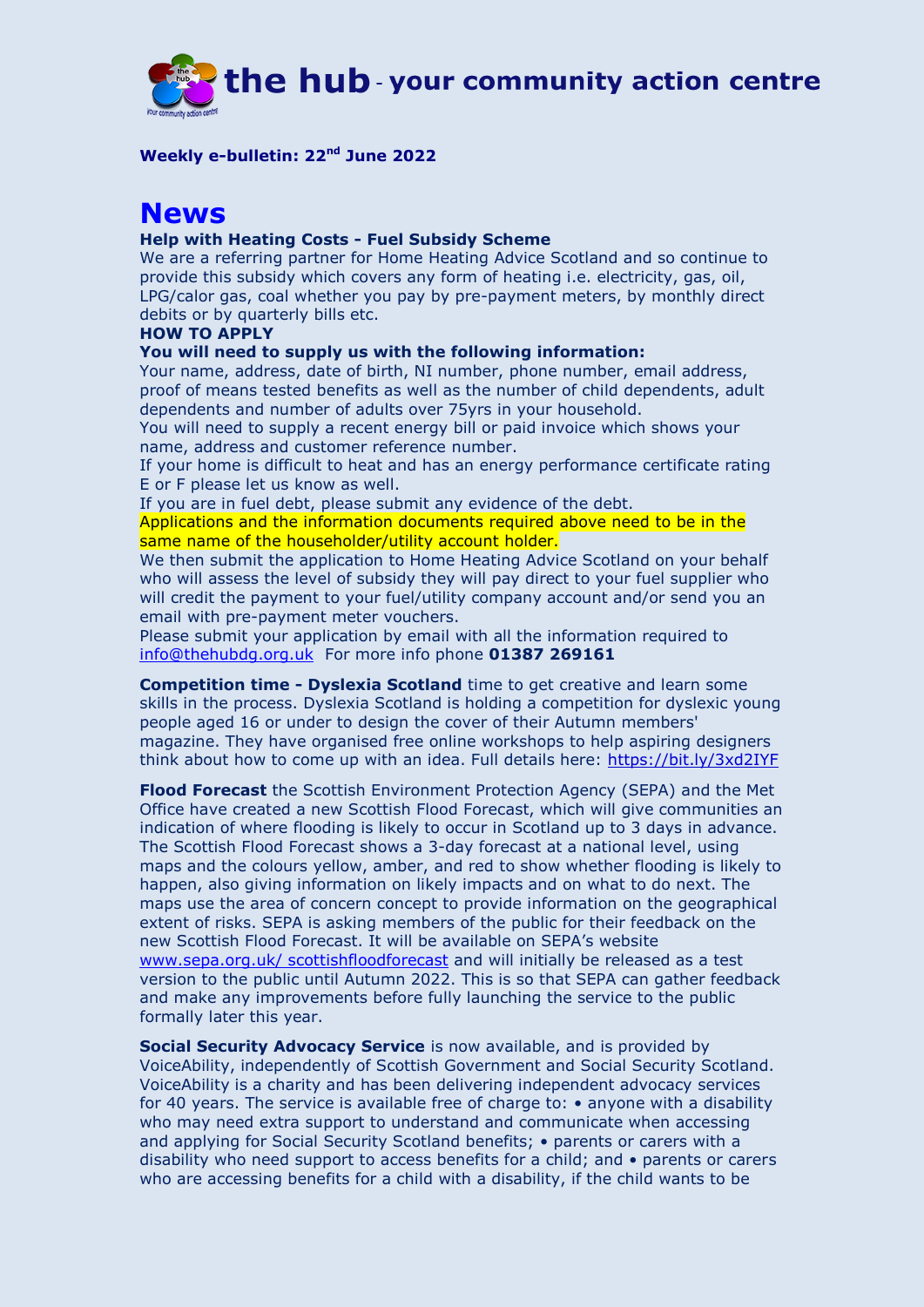involved in the process and needs support. An advocacy worker won't provide advice, but can help clients to: • be heard and understood; • know, understand and secure their rights under the Scottish social security system; • ask questions and get information; • express their rights, views, wishes and what they want to achieve, and represent their own interests; • be fully involved and make informed decisions; and • safeguard their rights by representing their circumstances if they are unable to. Clients can be referred to the service by completing the appropriate referral form at<https://www.voiceability.org/make-a-referralon> . Or, clients can access this support themselves by going to [https://www.voiceability.org/make-a-referral/myself-step](https://www.voiceability.org/make-a-referral/myself-step-two?relationship=myself&reason=social-security-scotland)[two?relationship=myself&reason=social-security-scotland](https://www.voiceability.org/make-a-referral/myself-step-two?relationship=myself&reason=social-security-scotland) , or by contacting

VoiceAbility directly for free on 0300 303 1660.

**Spotlight on Outcomes Approach** Evaluation should be about what matters – that is the difference you are making – and how you make it. That's why Evaluation Support Scotland promotes an outcomes approach in doing selfevaluation. They have many resources to help you set and measure outcomes, and in the next few months will put the spotlight on our Outcomes Approach to evaluation by signposting to old and new resources that explain: ● Why outcomes matter and how they are achieved ● How to measure outcomes within your control ● What to do if you seem to have 'outcomes everywhere!' (from personal, organisational, and strategic outcomes).

[Explore ESS's Outcomes Approach page](https://chex.us3.list-manage.com/track/click?u=a120aae74605e54a77ee9891e&id=bc24a731f3&e=be8493b810) here

### **Events**

**Saturday 25 June an Armed Forces Day parade** will take place in Dumfries town centre on Saturday 25 June, starting at 11.40 from the entrance to the Loreburne Centre on the High Street, marching to the Plainstanes. The event is expected to end by 12.30pm. The Parade will be led by a band, comprising local musicians, followed by retired and serving armed forces personnel and local cadet units. As well as Armed Forces Day, the parade will mark the 40th anniversary of the Falklands War.

**Adult Disability Payments** This summer, the process of transferring the awards of adults in Scotland currently receiving Disability Living Allowance from the DWP will begin. Some clients will have their Disability Living Allowance replaced by Adult Disability Payment, which will be administered by Social Security Scotland. A series of free online events will give stakeholders the information they need about the case transfer process, including an overview, timeline, client journey, and how clients will be kept updated. Attendees will have the opportunity to ask questions during the events. The events are designed for stakeholders who provide support to people living with a disability, long-term health condition, or terminal illness, who are currently receiving Disability Living Allowance. Content specifically relates to the transfer process from Disability Living Allowance to Adult Disability Payment for people who were born after 8 April 1948 and who; • report a change of circumstance to their disability or health condition; • are in receipt of an award of Disability Living Allowance that is due to end or be renewed after the launch of Adult Disability Payment; or • have asked to have their award moved to Adult Disability Payment. To book your place go to [https://www.socialsecurity.gov.scot/news-events/events/adult-disability](https://www.socialsecurity.gov.scot/news-events/events/adult-disability-payment-case-transfers)[payment-case-transfers](https://www.socialsecurity.gov.scot/news-events/events/adult-disability-payment-case-transfers)

**Third Sector Dumfries and Galloway** are heading out across the region to a venue near you. Go along to their roadshows and tell them how you have been? What you have been up to? How they can help? You'll have the chance to join a conversation on challenges facing the third sector, and also find out how you can access the next round of the Communities Mental and Health and Wellbeing Fund. They also want to find out from you how your organisation is supporting your local community. Throughout the day, their team can provide help and support, funding and volunteering advice, or just answer your questions. So just drop in, or book a slot, come to a workshop, have a cup of tea. Let's get together and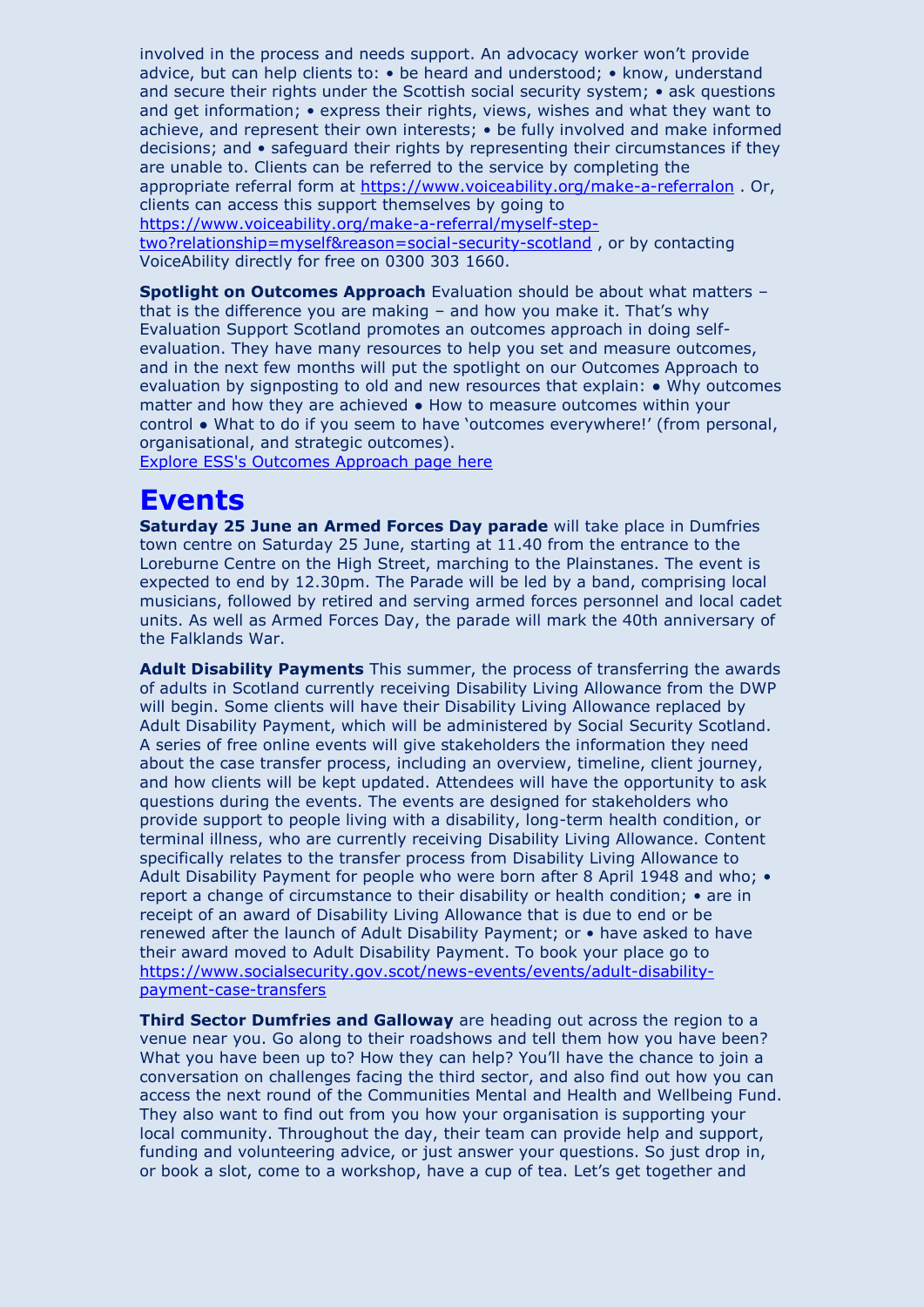start the conversation. To book a specific time slot to speak to our staff, call 0300 303 8558 or email [info@tsdg.org.uk.](mailto:info@tsdg.org.uk) For more information go to <https://www.tsdg.org.uk/support-and-services/roadshows-training/>

**Outdoor Theatre at The Crichton** After wowing us with some amazing performances in 2021, Illyria Theatre return to The Crichton this summer for three fantastic new outdoor theatre productions. A perfect day out for all theatre lovers and, equally, a brilliant way to keep the kids occupied over the summer holidays. Tickets on sale NOW for more information and to book go to <https://www.crichton.co.uk/whats-on/>

# **Training**

**Community Action through Participation and Engagement Network (CAPE)** is planning **FREE** training over the summer! Dates will be **20th, 21st and 27th of July 2022 from 10am to 4pm at Dumfries Baptist Church.** 

Participants need to attend all 3 days.

This training is for people with a remit or interest in engaging with communities to find out local views and ideas.

What is Participatory Appraisal?

- A method of conducting action research
- A toolkit of community development approaches and methods that can be used to
- engage and support local people to find out about what people feel about their
- communities

 To identify potential solutions to address community needs and aspirations Free training for participants who can:

- Attend 3 full days of training and carry out an observed PA activity in the community.
- Become an active member of CAPE which involves attending CAPE meetings and participating in at least one piece of PA activity for CAPE each year
- Become registered with the Community Learning and Development Standards Council of Scotland.

**Request a registration form by emailing [info@capenetwork.org.uk](mailto:info@capenetwork.org.uk)**

**Care Training Consultancy Emergency First Aid Training** Do you or staff have upcoming first aid certificates due for updating? **Course Summary** This First Aid course is essential for everyone in workplaces, home volunteering as you may need to call upon these skills anytime. This course will give you the confidence to act in a potentially life-threatening situation. You will also have the opportunity to take part in practical activities. Certificates for this course last for three years. For more information go to<https://caretrain.co.uk/training-courses>

**Launch of the Information For Wellbeing course** IFW is a flexible resource that can be used for self-directed learning and also for facilitated group learning in local services. Developed by the Scottish Library and Information Council, the ALLIANCE and the Digital Health & Care Innovation Centre, the course is now live and freely available for all third sector staff. Information for Wellbeing is a blended learning course featuring seven e-learning modules. Find out more at [Information for Wellbeing course](https://infoforwellbeing.scot.nhs.uk/) 

## **Surveys and Consultations**

**CONSULTATION: Draft Shoreline Management Plan (SMP), Strategic Environmental Assessment (SEA) and Habitats Regulation Appraisal** 

**(HRA) record** Dumfries and Galloway Council as Lead Local Authority for the Solway Local Plan District, as identified under the Flood Risk Management (Scotland) Act 2009, hereby advise that information regarding the update of the Dumfries and Galloway Shoreline Management Plan (SMP) will be available for review from Friday 17 June 2022. The plan is being updated as required in the Solway Local Flood Risk Management Plan 2016 and will establish a robust,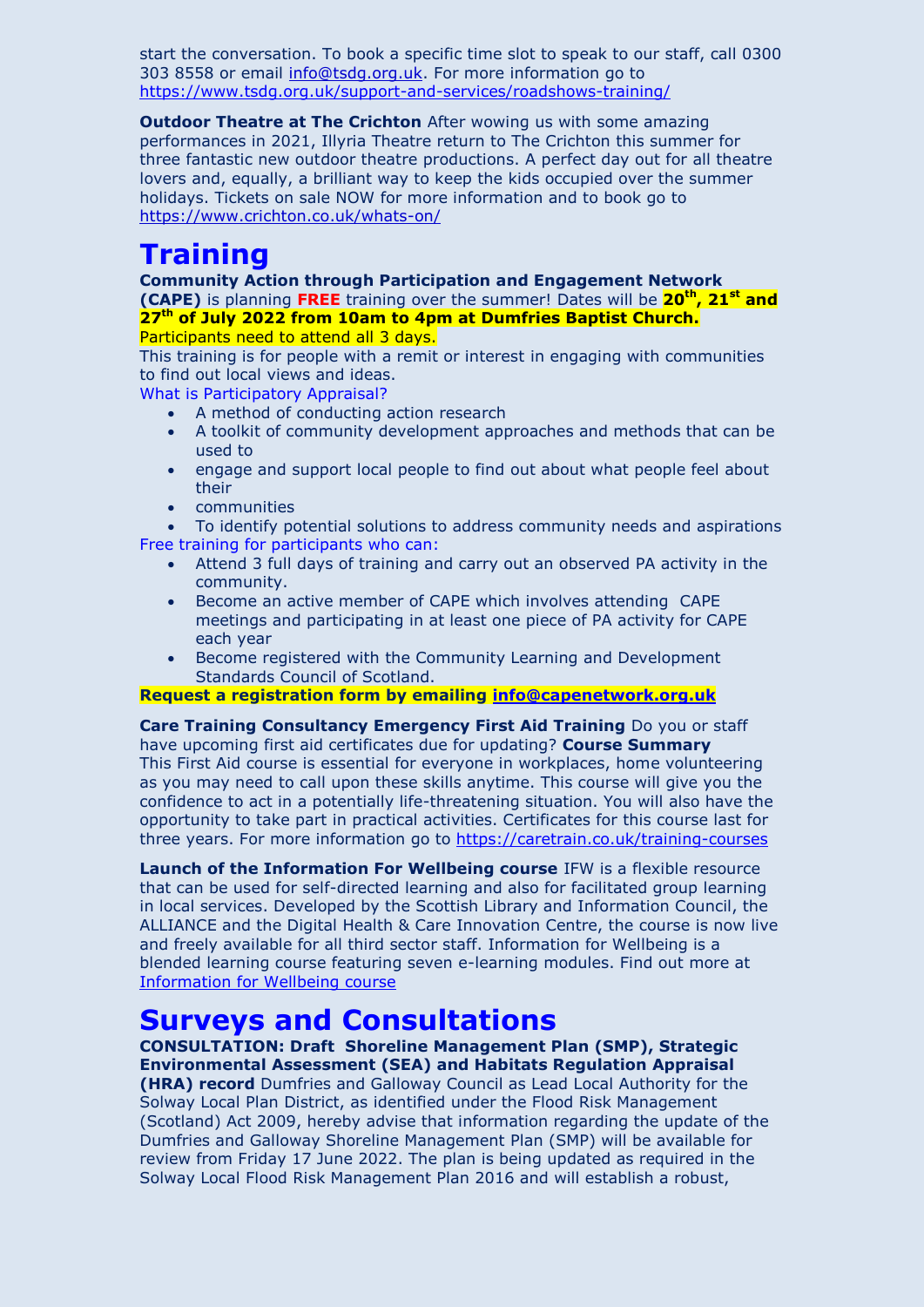evidence-based and long-term sustainable approach for managing the risk of coastal flooding and erosion along each part of the Dumfries and Galloway coast. A Strategic Environmental Assessment (SEA) and a Habitats Regulations Appraisal (HRA) record have also been prepared to examine the potential for significant environmental effects from implementing the Plan and to propose mitigation measures. Draft versions of the SMP, SEA and HRA record are now being put to consultation. **The consultation will open on Friday 17 June 2022 and will close on Friday 16 September 2022.** To view the draft documents go to<https://www.dumgal.gov.uk/> Any comments on the draft plan can be submitted via email to [smps@dumgal.gov.uk](mailto:smps@dumgal.gov.uk) or in writing to: Dumfries and Galloway Council, Flood Risk Management Team, Cargen Tower, Garroch Business Centre, Cargenbridge, Dumfries, DG2 8PN. A printed copy of the documents will be available to view at the following Council buildings: Council Headquarters in Dumfries, Daar Road Offices in Kirkcudbright, Town Hall in Annan and the Ashwood House in Stranraer. **For further information please contact the** Flood Risk Management Team at [smps@dumgal.gov.uk](mailto:smps@dumgal.gov.uk) or call 030 33 33 3000

**Forest and Land Scotland Communities Strategy** Scotland's largest land manager, Forest and Land Scotland, is developing a new Communities Strategy setting out the principles and strategic priorities for its work with communities. This will lead to a future action plan. Forest and Land Scotland would like your input to the Strategy to ensure the strategy has a robust structure to guide the development of the action plan, to increase the contribution of the national forests and land to building vibrant, sustainable, wealthier and resilient communities. The consultation is open for 12 weeks and will close on 23 August 2022. [Click here to find out more and to complete the consultation.](https://chex.us3.list-manage.com/track/click?u=a120aae74605e54a77ee9891e&id=713863565d&e=be8493b810)

**Health and Social Care Strategy for Older People** The Coronavirus (COVID-19) pandemic has shone a spotlight on older people, who were amongst the worst affected by the virus in society. In fact, 73.3% or almost three quarters of those currently on the COVID-19 highest risk list are 55 years of age or over. As we rebuild and remobilise the NHS in Scotland, we have a significant opportunity to ensure that older people are placed at the centre of that recovery and focus on a preventative, joined up approach to healthy ageing in older people. This strategy will build on the work which has already been undertaken across Scotland to deliver integrated, person centred health and social care for older people, address gaps, and develop any new priorities from emerging areas of work from, for example, the impact of COVID-19.This consultation forms part of the engagement to develop the new health and social care strategy for older people. Closes 27th June. [More info here.](https://chex.us3.list-manage.com/track/click?u=a120aae74605e54a77ee9891e&id=eb1d3b30a0&e=be8493b810)

**Third Sector Governance Code consultation** Scotland's Third Sector Governance Forum is currently reviewing this code. If you're a committee member or a trustee, or you work or volunteer in the sector they would like to hear your views. This will help inform recommended improvements for a refreshed Governance Code for the third sector in Scotland. [Find out more here.](https://chex.us3.list-manage.com/track/click?u=a120aae74605e54a77ee9891e&id=3a3c9f8e18&e=be8493b810)

**The National Lotter Community Fund (Scotland)** is calling on you to 'help shape their future funding in Scotland'. They are reviewing their grant making & would like to hear from groups, including those who have not previously applied for National Lottery funding. There is a blog, written by the Scotland Chair, **Kate Still**, which sets out exactly how you can get involved<https://t.co/TGGiw5PQJa> and, the link to the online engagement questionnaire is:

[https://bigblogscotland.org.uk/2022/06/20/help-us-shape-our-future-funding-in](https://eur03.safelinks.protection.outlook.com/?url=https%3A%2F%2Fbigblogscotland.org.uk%2F2022%2F06%2F20%2Fhelp-us-shape-our-future-funding-in-scotland%2F&data=05%7C01%7C%7C6f311842389e4d0f588908da54267f49%7Cbd2e1df68d5a4867a647487c2a7402de%7C0%7C0%7C637914822518251105%7CUnknown%7CTWFpbGZsb3d8eyJWIjoiMC4wLjAwMDAiLCJQIjoiV2luMzIiLCJBTiI6Ik1haWwiLCJXVCI6Mn0%3D%7C2000%7C%7C%7C&sdata=LPcjxSJrt1k%2BJEfx60lwMAuE7iNCr1w9uDDWICiJaUQ%3D&reserved=0)[scotland/](https://eur03.safelinks.protection.outlook.com/?url=https%3A%2F%2Fbigblogscotland.org.uk%2F2022%2F06%2F20%2Fhelp-us-shape-our-future-funding-in-scotland%2F&data=05%7C01%7C%7C6f311842389e4d0f588908da54267f49%7Cbd2e1df68d5a4867a647487c2a7402de%7C0%7C0%7C637914822518251105%7CUnknown%7CTWFpbGZsb3d8eyJWIjoiMC4wLjAwMDAiLCJQIjoiV2luMzIiLCJBTiI6Ik1haWwiLCJXVCI6Mn0%3D%7C2000%7C%7C%7C&sdata=LPcjxSJrt1k%2BJEfx60lwMAuE7iNCr1w9uDDWICiJaUQ%3D&reserved=0) Please do take the opportunity to help shape the future funding provision by completing this engagement, and do share the link and information across your wider networks.

### **Publications and reports**

**Exploring Scotland's 20-minute neighbourhoods report** published though 2021 the ALLIANCE's Health and Social Care Academy programme, in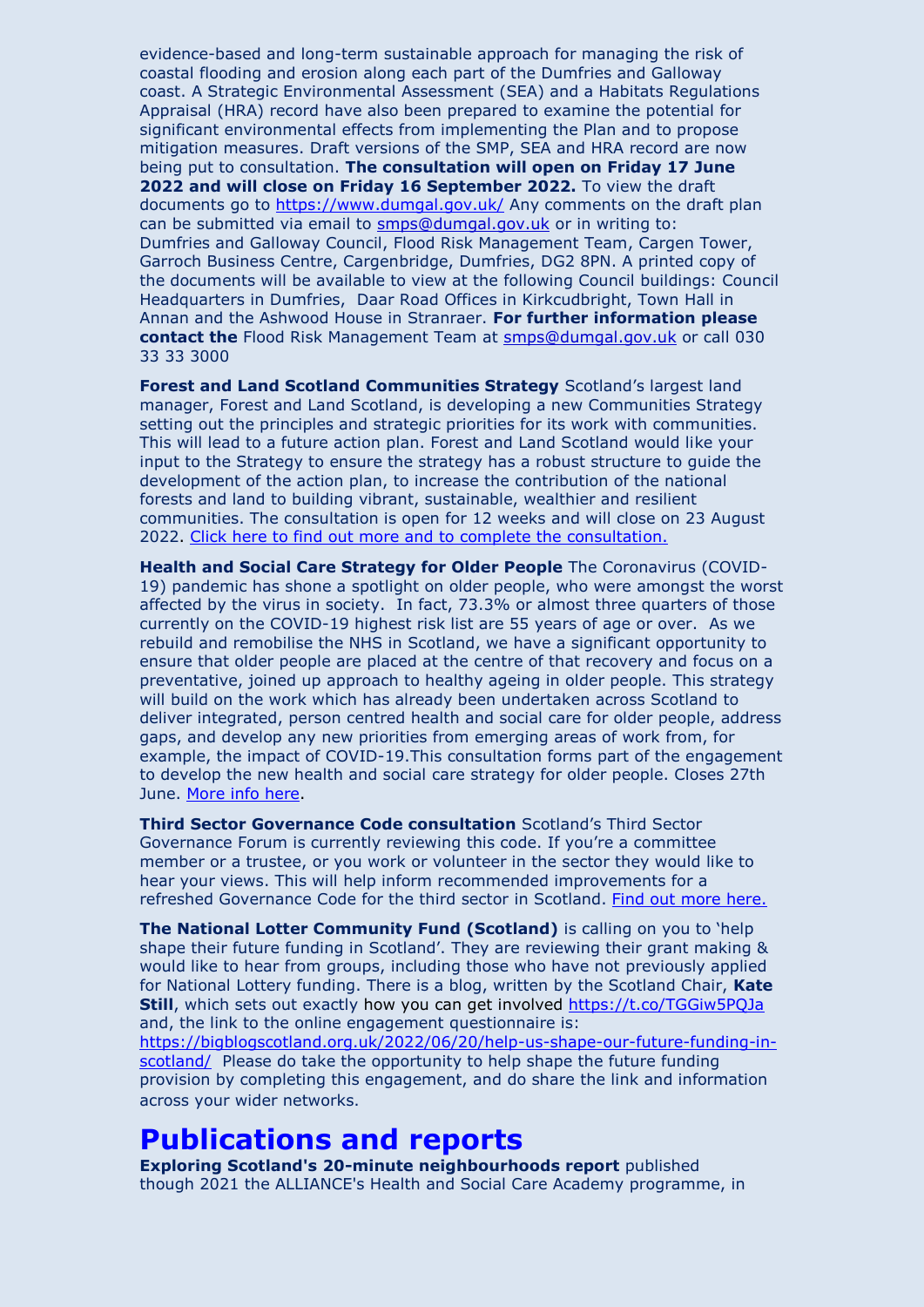partnership with Disability Equality Scotland and Mobility and Access Committee for Scotland, ran a series of events on 'Exploring Scotland's 20-minute neighbourhoods'. Our new report shares key findings from the series, which explored the benefits and challenges of a 20-minute neighbourhood through the lens of inclusivity, diversity, and accessibility. The report makes several recommendations to those involved in planning, and concludes that 20-minute neighbourhoods have the potential to be transformational for everyone in society. To achieve this, people must be at the heart of planning, design, and delivery. [You can read the report here.](https://chex.us3.list-manage.com/track/click?u=a120aae74605e54a77ee9891e&id=d1fbe7d03b&e=be8493b810)

**The Scottish Parliament have passed the good food nation bill after a** 

**stage 3 debate** The Bill enshrines in law the Scottish Government's commitment to Scotland being a Good Food Nation, where people from every walk of life take pride and pleasure in, and benefit from, the food they produce, buy, cook, serve, and eat each day. The world-leading approach will create links between policy at the national and local levels, with Government, local authorities and health boards all creating good food nation plans. Those plans will set out clear outcomes, indicators and policies across a range of areas relating to food including the environment, health and the economy. A Food Commission will also be established for scrutinising and making recommendations in relation to the good food nation plans and progress reports; conducting research; and providing advice to Scottish Ministers and relevant authorities in carrying out their duties under the Bill. For more information go to [https://www.ruralnetwork.scot/news](https://www.ruralnetwork.scot/news-and-events/news/good-food-nation-bill-passed?utm_medium=email&utm_campaign=Rural%20Network%20News%20%20Farm%20payment%20dates%20to%20be%20brought%20forward&utm_content=Rural%20Network%20News%20%20Farm%20payment%20dates%20to%20be%20brought%20forward+CID_dd67dbd8dfbd98e3bb356afa26346c7e&utm_source=Email%20marketing%20software&utm_term=Scottish%20Parliament%20have%20passed%20the%20Good%20Food%20Nation%20bill%20after%20a%20Stage%203%20debate)[and-events/news/good-food-nation-bill-](https://www.ruralnetwork.scot/news-and-events/news/good-food-nation-bill-passed?utm_medium=email&utm_campaign=Rural%20Network%20News%20%20Farm%20payment%20dates%20to%20be%20brought%20forward&utm_content=Rural%20Network%20News%20%20Farm%20payment%20dates%20to%20be%20brought%20forward+CID_dd67dbd8dfbd98e3bb356afa26346c7e&utm_source=Email%20marketing%20software&utm_term=Scottish%20Parliament%20have%20passed%20the%20Good%20Food%20Nation%20bill%20after%20a%20Stage%203%20debate)

[passed?utm\\_medium=email&utm\\_campaign=Rural%20Network%20News%20%](https://www.ruralnetwork.scot/news-and-events/news/good-food-nation-bill-passed?utm_medium=email&utm_campaign=Rural%20Network%20News%20%20Farm%20payment%20dates%20to%20be%20brought%20forward&utm_content=Rural%20Network%20News%20%20Farm%20payment%20dates%20to%20be%20brought%20forward+CID_dd67dbd8dfbd98e3bb356afa26346c7e&utm_source=Email%20marketing%20software&utm_term=Scottish%20Parliament%20have%20passed%20the%20Good%20Food%20Nation%20bill%20after%20a%20Stage%203%20debate) [20Farm%20payment%20dates%20to%20be%20brought%20forward&utm\\_conte](https://www.ruralnetwork.scot/news-and-events/news/good-food-nation-bill-passed?utm_medium=email&utm_campaign=Rural%20Network%20News%20%20Farm%20payment%20dates%20to%20be%20brought%20forward&utm_content=Rural%20Network%20News%20%20Farm%20payment%20dates%20to%20be%20brought%20forward+CID_dd67dbd8dfbd98e3bb356afa26346c7e&utm_source=Email%20marketing%20software&utm_term=Scottish%20Parliament%20have%20passed%20the%20Good%20Food%20Nation%20bill%20after%20a%20Stage%203%20debate) [nt=Rural%20Network%20News%20%20Farm%20payment%20dates%20to%20b](https://www.ruralnetwork.scot/news-and-events/news/good-food-nation-bill-passed?utm_medium=email&utm_campaign=Rural%20Network%20News%20%20Farm%20payment%20dates%20to%20be%20brought%20forward&utm_content=Rural%20Network%20News%20%20Farm%20payment%20dates%20to%20be%20brought%20forward+CID_dd67dbd8dfbd98e3bb356afa26346c7e&utm_source=Email%20marketing%20software&utm_term=Scottish%20Parliament%20have%20passed%20the%20Good%20Food%20Nation%20bill%20after%20a%20Stage%203%20debate) [e%20brought%20forward+CID\\_dd67dbd8dfbd98e3bb356afa26346c7e&utm\\_sour](https://www.ruralnetwork.scot/news-and-events/news/good-food-nation-bill-passed?utm_medium=email&utm_campaign=Rural%20Network%20News%20%20Farm%20payment%20dates%20to%20be%20brought%20forward&utm_content=Rural%20Network%20News%20%20Farm%20payment%20dates%20to%20be%20brought%20forward+CID_dd67dbd8dfbd98e3bb356afa26346c7e&utm_source=Email%20marketing%20software&utm_term=Scottish%20Parliament%20have%20passed%20the%20Good%20Food%20Nation%20bill%20after%20a%20Stage%203%20debate) [ce=Email%20marketing%20software&utm\\_term=Scottish%20Parliament%20hav](https://www.ruralnetwork.scot/news-and-events/news/good-food-nation-bill-passed?utm_medium=email&utm_campaign=Rural%20Network%20News%20%20Farm%20payment%20dates%20to%20be%20brought%20forward&utm_content=Rural%20Network%20News%20%20Farm%20payment%20dates%20to%20be%20brought%20forward+CID_dd67dbd8dfbd98e3bb356afa26346c7e&utm_source=Email%20marketing%20software&utm_term=Scottish%20Parliament%20have%20passed%20the%20Good%20Food%20Nation%20bill%20after%20a%20Stage%203%20debate) [e%20passed%20the%20Good%20Food%20Nation%20bill%20after%20a%20Sta](https://www.ruralnetwork.scot/news-and-events/news/good-food-nation-bill-passed?utm_medium=email&utm_campaign=Rural%20Network%20News%20%20Farm%20payment%20dates%20to%20be%20brought%20forward&utm_content=Rural%20Network%20News%20%20Farm%20payment%20dates%20to%20be%20brought%20forward+CID_dd67dbd8dfbd98e3bb356afa26346c7e&utm_source=Email%20marketing%20software&utm_term=Scottish%20Parliament%20have%20passed%20the%20Good%20Food%20Nation%20bill%20after%20a%20Stage%203%20debate) [ge%203%20debate](https://www.ruralnetwork.scot/news-and-events/news/good-food-nation-bill-passed?utm_medium=email&utm_campaign=Rural%20Network%20News%20%20Farm%20payment%20dates%20to%20be%20brought%20forward&utm_content=Rural%20Network%20News%20%20Farm%20payment%20dates%20to%20be%20brought%20forward+CID_dd67dbd8dfbd98e3bb356afa26346c7e&utm_source=Email%20marketing%20software&utm_term=Scottish%20Parliament%20have%20passed%20the%20Good%20Food%20Nation%20bill%20after%20a%20Stage%203%20debate)

**Launch of Scotland's Volunteering Action Plan** the plan aims to create an environment where everyone can volunteer, more often, and throughout their lives, with a specific focus on tackling inequality within volunteering, so that those who would traditionally experience barriers to volunteering can benefit and contribute. For more information go to

[https://www.gov.scot/binaries/content/documents/govscot/publications/strategy](https://www.gov.scot/binaries/content/documents/govscot/publications/strategy-plan/2022/06/scotlands-volunteering-action-plan/documents/scotlands-volunteering-action-plan/scotlands-volunteering-action-plan/govscot%3Adocument/scotlands-volunteering-action-plan.pdf)[plan/2022/06/scotlands-volunteering-action-plan/documents/scotlands](https://www.gov.scot/binaries/content/documents/govscot/publications/strategy-plan/2022/06/scotlands-volunteering-action-plan/documents/scotlands-volunteering-action-plan/scotlands-volunteering-action-plan/govscot%3Adocument/scotlands-volunteering-action-plan.pdf)[volunteering-action-plan/scotlands-volunteering-action](https://www.gov.scot/binaries/content/documents/govscot/publications/strategy-plan/2022/06/scotlands-volunteering-action-plan/documents/scotlands-volunteering-action-plan/scotlands-volunteering-action-plan/govscot%3Adocument/scotlands-volunteering-action-plan.pdf)[plan/govscot%3Adocument/scotlands-volunteering-action-plan.pdf](https://www.gov.scot/binaries/content/documents/govscot/publications/strategy-plan/2022/06/scotlands-volunteering-action-plan/documents/scotlands-volunteering-action-plan/scotlands-volunteering-action-plan/govscot%3Adocument/scotlands-volunteering-action-plan.pdf)

## **Funding**

**Investing in Communities Fund - Scottish Government** This multi-year fund covers the period from 1 April 2023 to 31 March 2026. The fund supports our most disadvantaged or fragile communities to tackle poverty in all its forms on their own terms. The fund also helps to meet our targets as set out in the [child](https://chex.us3.list-manage.com/track/click?u=a120aae74605e54a77ee9891e&id=fb0bce0ccd&e=be8493b810)  [poverty delivery plan](https://chex.us3.list-manage.com/track/click?u=a120aae74605e54a77ee9891e&id=8c938f8a7d&e=be8493b810) and to underpin the [Place Principle](https://chex.us3.list-manage.com/track/click?u=a120aae74605e54a77ee9891e&id=f1c102531c&e=be8493b810) by encouraging more joined up collaborative approaches to services and assets to achieve better outcomes for people and communities. The application process will be delivered through a web-based online funding portal. The deadline to submit your application is 2pm on Tuesday 28 June 2022. [More info here.](https://chex.us3.list-manage.com/track/click?u=a120aae74605e54a77ee9891e&id=629d8516be&e=be8493b810)

**The7stars foundation** the foundation support organisations who help enable young people to have the best start in life. Projects must be aligned to values of; Potential, Opportunity, Fairness & Impact. Their priority areas are; - those challenged by abuse - addiction - those who are young carers - those who find themselves in transition - those without a place to call home. Deadline: 31st July 2022. [More info here.](https://chex.us3.list-manage.com/track/click?u=a120aae74605e54a77ee9891e&id=86f733c2d0&e=be8493b810)

**The National Lottery Community Fund - (Scotland) - Improving Lives** Funding for people experiencing challenges in their lives to help them overcome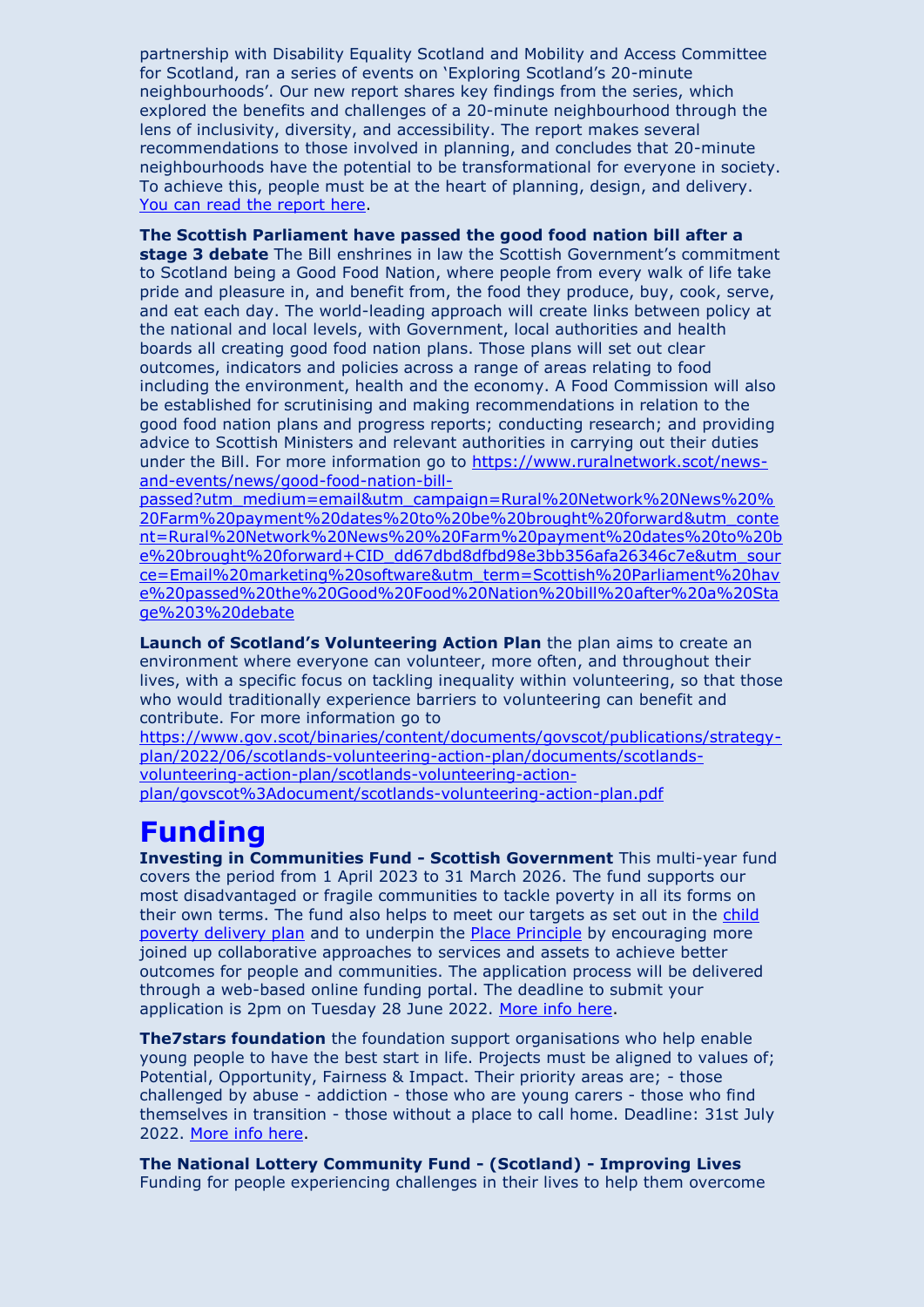this and become more resilient. They want to fund activity which means people: are better able to identify solutions that enable them to take control over their lives and build resilience; are able to shape the projects and services they use to better meet their needs; and have more access to support and opportunities to improve their lives. Most organisations are eligible to apply. The funders are keen to see applications from smaller organisations that they haven't funded before. [Find out more here.](https://chex.us3.list-manage.com/track/click?u=a120aae74605e54a77ee9891e&id=201d83e7bb&e=be8493b810)

**CashBack for Communities** supports the Scottish Government's Vision For Justice, helping to build a just, safe and resilient Scotland. The fund focuses on young people at risk of entering the criminal justice system and the communities most affected by crime. CashBack Phase 6 will deliver a range of traumainformed and person-centred services and activities for young people between the ages of 10-25 that: ● Support young people most at risk of being involved in antisocial behaviour offending or reoffending towards or into positive destinations • Provide person-centred support for young people, parents and families impacted by Adverse Childhood Experiences and trauma ● Support young people to improve their health, mental health and wellbeing ● Support people, families and communities most affected by crime. For more information go to <https://cashbackforcommunities.org/phase6/>

**MSE Charity - Friday July 22:** The MSE Charity gives grants to UK not for profit organisations that deliver activities which make a lasting impact on how people think, behave and manage their money. – For more information go to <https://www.msecharity.com/>

**VocTech Seed Fund - Wednesday July 13:** The grant fund supports the development of new ideas that use digital tools and approaches to transform how people gain skills for work. For more information go [to https://ufi.co.uk/grant](to%20https:/ufi.co.uk/grant-funding/voctech-seed/)[funding/voctech-seed/](to%20https:/ufi.co.uk/grant-funding/voctech-seed/)

## **Jobs**

#### **DUMFRIESSHIRE & STEWARTRY WOMEN'S AID Vacancies**

The following opportunities have arisen to become be part of their team. **OUTREACH WORKER** will provide housing support, informal counselling and information to victims of domestic abuse. HOURS: 35 Per Week excluding meal breaks SALARY: £21,699 per annum. On call payment will be paid quarterly in addition. This is a permanent position

**CHILDREN & YOUNG PERSONS' WORKER** will provide support to help children and young persons to cope with domestic abuse circumstances and live their lives free from fear and anxiety. HOURS: 35 Per Week excluding meal breaks SALARY: £22,397 per annum FIXED TERM CONTRACT: Scottish Government funded until September 2025.

**CRISIS WORKER** will provide crisis intervention by supplying information, support and assistance to women and their children (if any) who are experiencing domestic abuse. HOURS: 35 Per Week excluding meal breaks SALARY: £19,744 per annum FIXED TERM CONTRACT: Scottish Government funded until September 2025. On call payment will be paid quarterly in addition If you would like further information, contact Julie Chisholm on 07436 139847 or email [julie@dumfrieswomensaid.org.uk](mailto:julie@dumfrieswomensaid.org.uk) for application. These posts are restricted to female applicants only, under Schedule 9, part 1 of the Equalities Act 2010.

**Social Work Services in Dumfries and Galloway** They are Recruiting Casual Appropriate Adult  $£10.48$  per hour. This is a time of significant change for the Social Work Service in Dumfries and Galloway, with real opportunities to contribute to service delivery and development. They are looking for enthusiastic individuals to join them in delivering an Appropriate Adult Service in Dumfries and Galloway, working on a casual basis. Relevant work experience in social work/social care/health care or related field is desirable. A social work/social care/health qualification would be an advantage. For more information go to [https://www.myjobscotland.gov.uk/councils/dumfries-galloway](https://www.myjobscotland.gov.uk/councils/dumfries-galloway-council/jobs/casual-appropriate-adult-279163)[council/jobs/casual-appropriate-adult-279163](https://www.myjobscotland.gov.uk/councils/dumfries-galloway-council/jobs/casual-appropriate-adult-279163)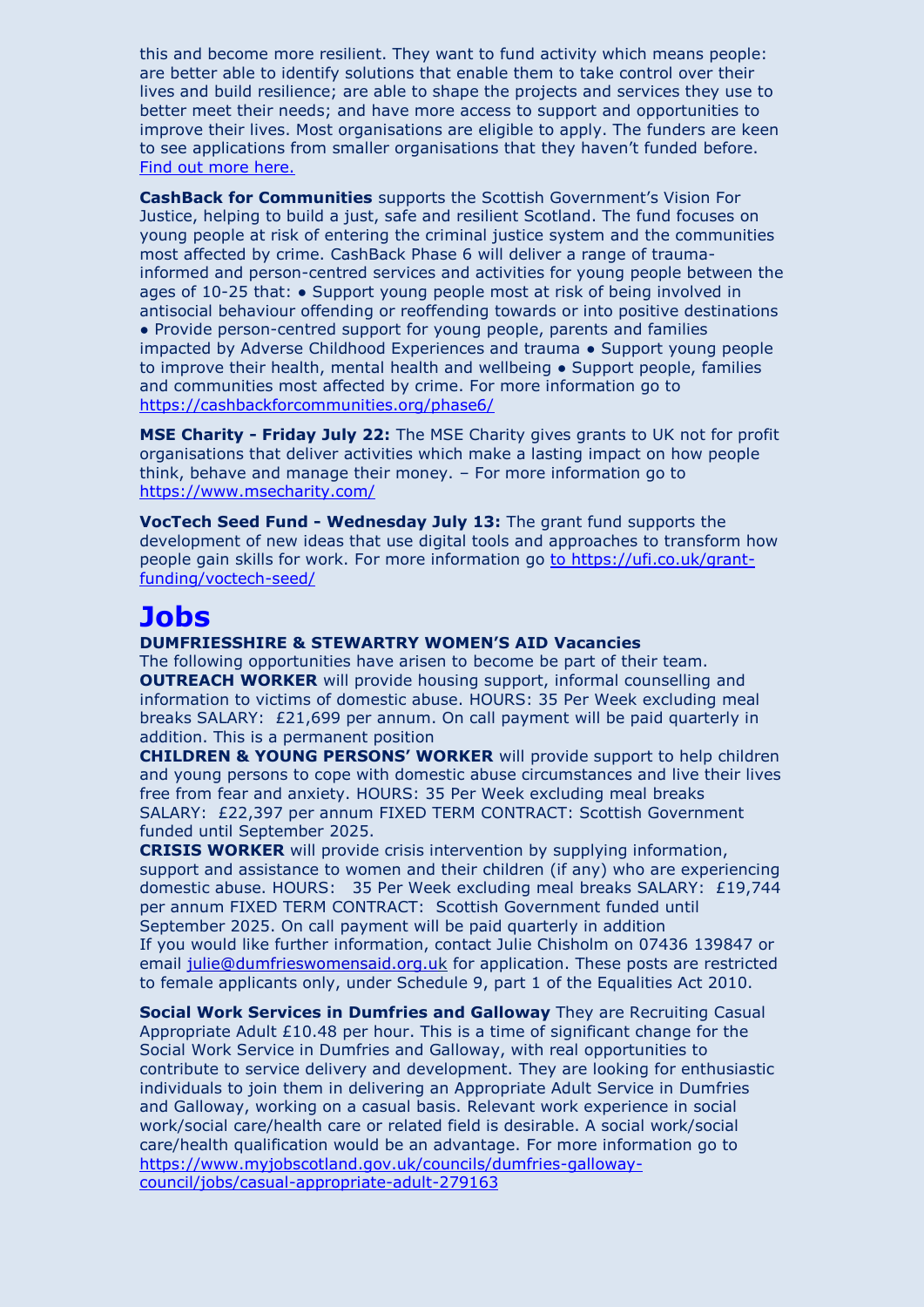# **Volunteering Opportunities**

**the hub – your community action centre** is a local charity based in Dumfries that develops and delivers a range of social inclusion projects. We are an Investing in Volunteers accredited organisation and our volunteers are much valued team members.

#### **Current Volunteering Opportunities!**

#### **Reception/Office Support Assistant**

- Experience of dealing with the public in person and on the phone?
- Friendly, patient and approachable?
- Experienced at using computers and Windows 10?
- Organised with good attention to detail?
- Can you spare a few hours on a regular basis?

If so we have volunteering sessions available on Mon and Weds each week. For more information contact **Sharon at [volunteering@thehubdg.org.uk](mailto:volunteering@thehubdg.org.uk) or phone 07434 366130/01387 269161**

Volunteers receive out of pocket travel expenses, a full induction and have an allocated member of staff to provide ongoing support and coaching.

# **Hub Projects**

Some of our projects and services remain temporarily suspended until later in the year as follows:

- Free public access use of our computers/internet
- hire of our meeting/training rooms

Community Defibrillators Project

**Getting Connected Project -** we provide one-to-one supported appointments to assist people:

- Complete a range of application forms
- carry out online job searches and apply for jobs online
- update Universal Credit e-journals
- create or update CV's

We also offer additional **FREE Basic Computer Skills learning sessions**. These short sessions cover all the things you need to know to use computers in your day to day life. The sessions are friendly and informal allowing you to learn at your own pace. We also offer **Free Money Matters sessions** to assist you manage your household income using your new IT skills. We offer an iPad and free internet dongle loan scheme for those without internet enabled devices. **Contact: 01387 269161** or email [info@thehubdg.org.uk](mailto:info@thehubdg.org.uk)

#### **Rent Deposit Guarantee Scheme**

- Do you need a deposit to rent a private rented sector tenancy in Dumfries and Galloway?
- Are you on a low wage or receive means tested benefits and live in Dumfries and Galloway?

Then the Rent Deposit Guarantee Scheme may be able to assist you! **Contact: 01387 269161** or email [rdgs@thehubdg.org.uk](mailto:rdgs@thehubdg.org.uk)

**SPRING Social Prescribing Project** can help to address social, emotional and practical needs by supporting and connecting people to sources of support and opportunities available in their local community. People who experience social isolation, low mood, mild depression, long term conditions, pain management or physical inactivity may benefit from this social prescribing so if you or someone you know would like to be referred to us please contact **01387 269161** or email [spring@thehubdg.org.uk](mailto:spring@thehubdg.org.uk)

### **Want to put an item in our e-bulletin?**